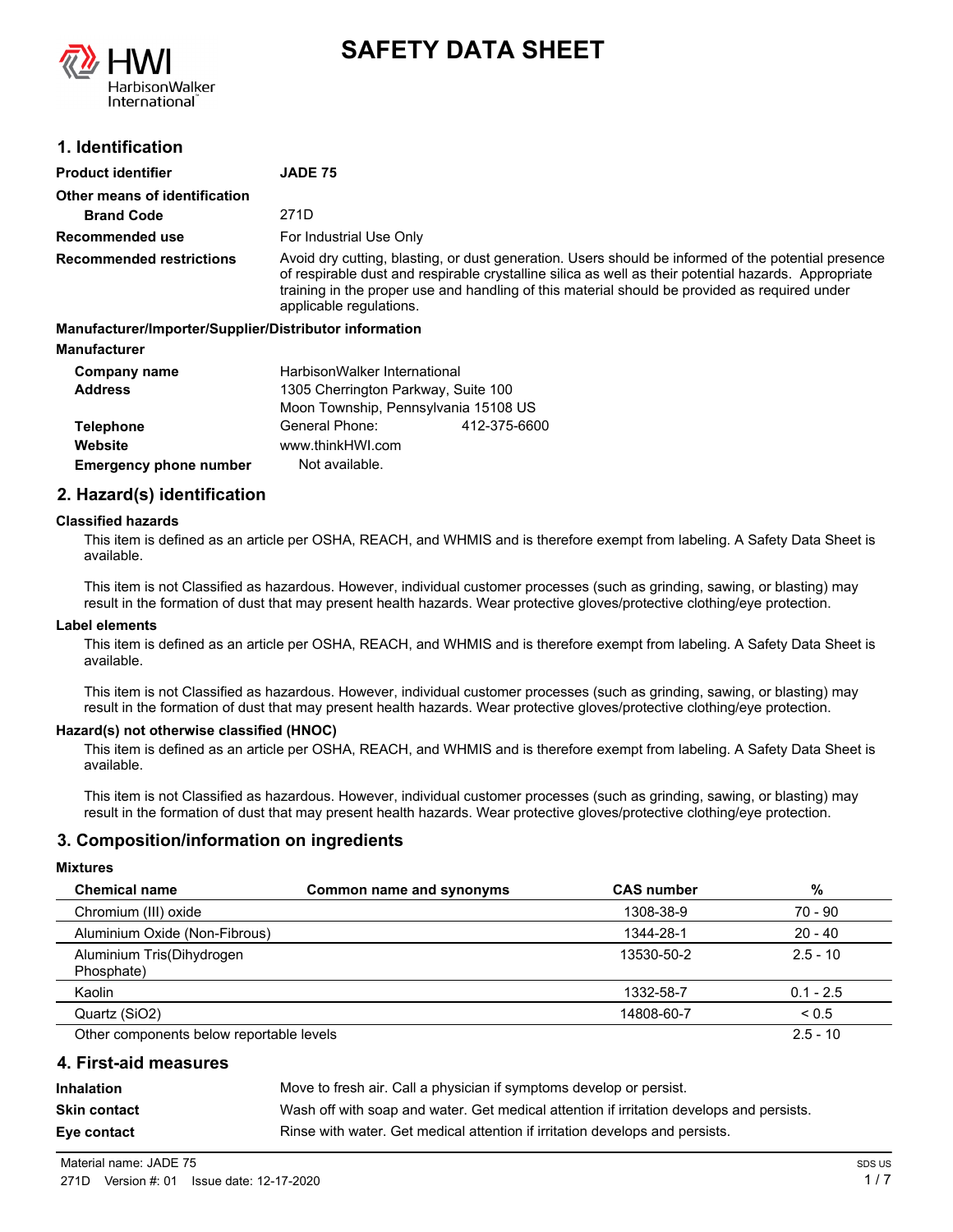| Ingestion                                                                        | Rinse mouth. Get medical attention if symptoms occur.                                                                                                    |
|----------------------------------------------------------------------------------|----------------------------------------------------------------------------------------------------------------------------------------------------------|
| <b>Most important</b><br>symptoms/effects, acute and<br>delayed                  | Direct contact with eyes may cause temporary irritation.                                                                                                 |
| Indication of immediate<br>medical attention and special<br>treatment needed     | Treat symptomatically.                                                                                                                                   |
| 5. Fire-fighting measures                                                        |                                                                                                                                                          |
| Suitable extinguishing media                                                     | Use fire-extinguishing media appropriate for surrounding materials.                                                                                      |
| Unsuitable extinguishing<br>media                                                | Not available.                                                                                                                                           |
| Specific hazards arising from<br>the chemical                                    | Not applicable.                                                                                                                                          |
| Special protective equipment<br>and precautions for firefighters                 | Not available.                                                                                                                                           |
| 6. Accidental release measures                                                   |                                                                                                                                                          |
| <b>Personal precautions,</b><br>protective equipment and<br>emergency procedures | Keep unnecessary personnel away. For personal protection, see section 8 of the SDS.                                                                      |
| <b>Methods and materials for</b><br>containment and cleaning up                  | Stop the flow of material, if this is without risk. Following product recovery, flush area with water.<br>For waste disposal, see section 13 of the SDS. |
| <b>Environmental precautions</b>                                                 | Avoid discharge into drains, water courses or onto the ground.                                                                                           |
| 7. Handling and storage                                                          |                                                                                                                                                          |

Keep formation of airborne dusts to a minimum. Provide appropriate exhaust ventilation at places where dust is formed. Observe good industrial hygiene practices. **Precautions for safe handling**

**Conditions for safe storage,** Store away from incompatible materials (see Section 10 of the SDS). **including any incompatibilities**

# **8. Exposure controls/personal protection**

#### **Occupational exposure limits**

# **US. OSHA Table Z-1 Limits for Air Contaminants (29 CFR 1910.1000)**

| <b>Components</b>                                        | <b>Type</b> | <b>Value</b>      | Form                 |
|----------------------------------------------------------|-------------|-------------------|----------------------|
| Aluminium Oxide<br>(Non-Fibrous) (CAS<br>$1344 - 28 - 1$ | PEL         | 5 mg/m3           | Respirable fraction. |
|                                                          |             | 15 mg/m3          | Total dust.          |
| Chromium (III) oxide (CAS<br>1308-38-9)                  | PEL         | $0.5$ mg/m $3$    |                      |
| Kaolin (CAS 1332-58-7)                                   | PEL         | $5$ mg/m $3$      | Respirable fraction. |
|                                                          |             | $15 \text{ mg/m}$ | Total dust.          |
| Quartz (SiO2) (CAS<br>14808-60-7)                        | PEL         | 0.05 mg/m3        | Respirable dust.     |
| US. OSHA Table Z-3 (29 CFR 1910.1000)                    |             |                   |                      |
| <b>Components</b>                                        | <b>Type</b> | <b>Value</b>      | Form                 |
| Aluminium Oxide<br>(Non-Fibrous) (CAS<br>$1344 - 28 - 1$ | <b>TWA</b>  | $5$ mg/m $3$      | Respirable fraction. |
|                                                          |             | 15 mg/m3          | Total dust.          |
|                                                          |             | 50 mppcf          | Total dust.          |
|                                                          |             | 15 mppcf          | Respirable fraction. |
| Kaolin (CAS 1332-58-7)                                   | <b>TWA</b>  | $5$ mg/m $3$      | Respirable fraction. |
|                                                          |             | 15 mg/m3          | Total dust.          |
|                                                          |             | 50 mppcf          | Total dust.          |
|                                                          |             | 15 mppcf          | Respirable fraction. |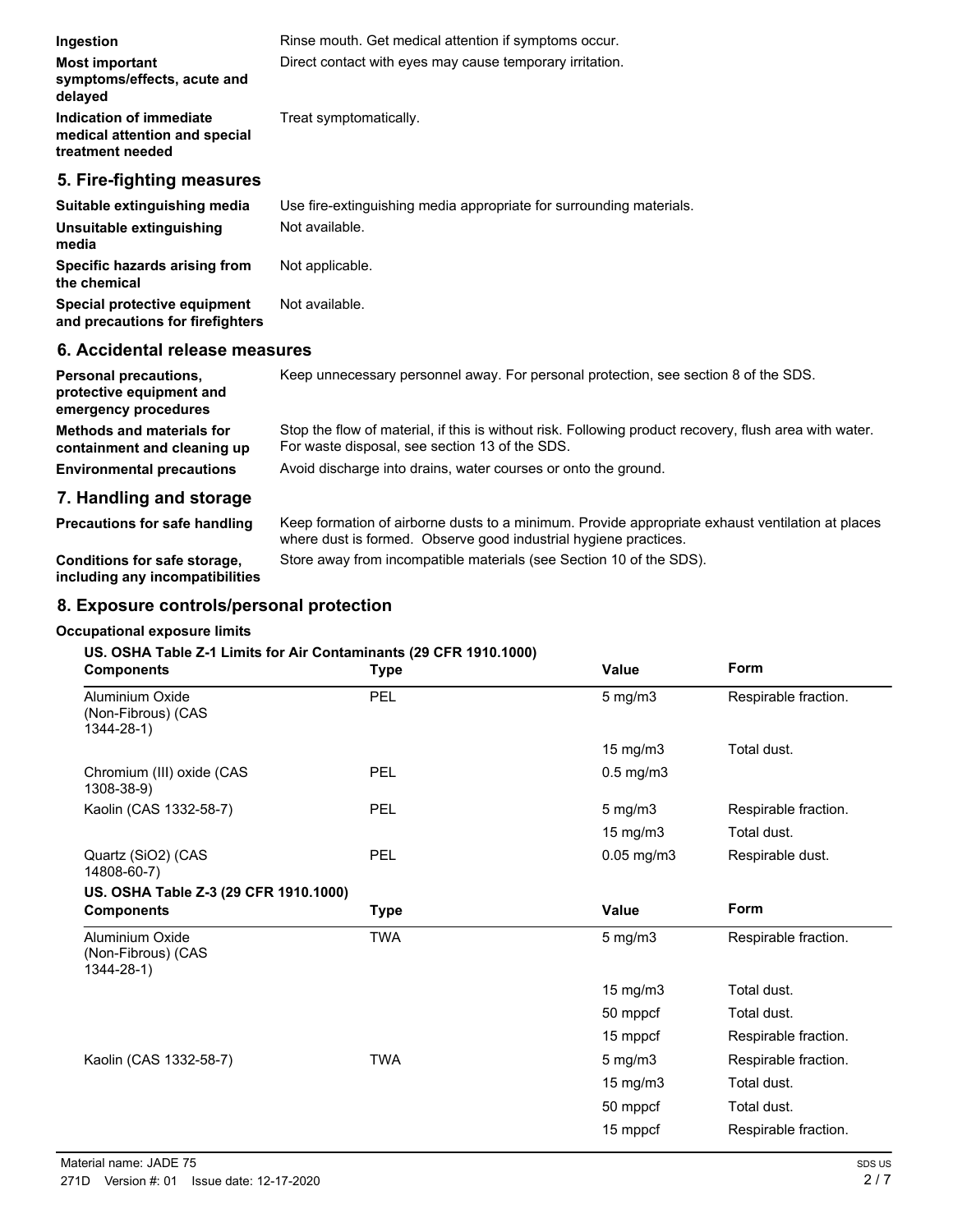| US. OSHA Table Z-3 (29 CFR 1910.1000)<br><b>Components</b>  | <b>Type</b>                                                                                                                                                                                                                                                                                                                                                                                            | <b>Value</b>     | Form                 |
|-------------------------------------------------------------|--------------------------------------------------------------------------------------------------------------------------------------------------------------------------------------------------------------------------------------------------------------------------------------------------------------------------------------------------------------------------------------------------------|------------------|----------------------|
| Quartz (SiO2) (CAS<br>14808-60-7)                           | <b>TWA</b>                                                                                                                                                                                                                                                                                                                                                                                             | $0.1$ mg/m $3$   | Respirable.          |
|                                                             |                                                                                                                                                                                                                                                                                                                                                                                                        | 2.4 mppcf        | Respirable.          |
| <b>US. ACGIH Threshold Limit Values</b>                     |                                                                                                                                                                                                                                                                                                                                                                                                        |                  |                      |
| <b>Components</b>                                           | <b>Type</b>                                                                                                                                                                                                                                                                                                                                                                                            | <b>Value</b>     | Form                 |
| Aluminium Oxide<br>(Non-Fibrous) (CAS<br>$1344 - 28 - 1$    | <b>TWA</b>                                                                                                                                                                                                                                                                                                                                                                                             | 1 $mg/m3$        | Respirable fraction. |
| Aluminium Tris(Dihydrogen<br>Phosphate) (CAS<br>13530-50-2) | <b>TWA</b>                                                                                                                                                                                                                                                                                                                                                                                             | 1 mg/m $3$       | Respirable fraction. |
| Chromium (III) oxide (CAS<br>1308-38-9)                     | <b>TWA</b>                                                                                                                                                                                                                                                                                                                                                                                             | $0.003$ mg/m $3$ | Inhalable fraction.  |
| Kaolin (CAS 1332-58-7)                                      | TWA                                                                                                                                                                                                                                                                                                                                                                                                    | $2$ mg/m $3$     | Respirable fraction. |
| Quartz (SiO2) (CAS<br>14808-60-7)                           | <b>TWA</b>                                                                                                                                                                                                                                                                                                                                                                                             | $0.025$ mg/m $3$ | Respirable fraction. |
| US. NIOSH: Pocket Guide to Chemical Hazards                 |                                                                                                                                                                                                                                                                                                                                                                                                        |                  |                      |
| <b>Components</b>                                           | <b>Type</b>                                                                                                                                                                                                                                                                                                                                                                                            | <b>Value</b>     | Form                 |
| Aluminium Tris(Dihydrogen<br>Phosphate) (CAS<br>13530-50-2) | <b>TWA</b>                                                                                                                                                                                                                                                                                                                                                                                             | $2$ mg/m $3$     |                      |
| Chromium (III) oxide (CAS<br>1308-38-9)                     | <b>TWA</b>                                                                                                                                                                                                                                                                                                                                                                                             | $0.5$ mg/m $3$   |                      |
| Kaolin (CAS 1332-58-7)                                      | <b>TWA</b>                                                                                                                                                                                                                                                                                                                                                                                             | $5 \text{ mg/m}$ | Respirable.          |
|                                                             |                                                                                                                                                                                                                                                                                                                                                                                                        | 10 mg/m3         | Total                |
| Quartz (SiO2) (CAS<br>14808-60-7)                           | <b>TWA</b>                                                                                                                                                                                                                                                                                                                                                                                             | $0.05$ mg/m $3$  | Respirable dust.     |
| <b>Biological limit values</b>                              | No biological exposure limits noted for the ingredient(s).                                                                                                                                                                                                                                                                                                                                             |                  |                      |
| <b>Exposure guidelines</b>                                  | Occupational exposure to nuisance dust (total and respirable) and respirable crystalline silica<br>should be monitored and controlled.                                                                                                                                                                                                                                                                 |                  |                      |
| Appropriate engineering<br>controls                         | Good general ventilation (typically 10 air changes per hour) should be used. Ventilation rates<br>should be matched to conditions. If applicable, use process enclosures, local exhaust ventilation,<br>or other engineering controls to maintain airborne levels below recommended exposure limits. If<br>exposure limits have not been established, maintain airborne levels to an acceptable level. |                  |                      |
|                                                             | Individual protection measures, such as personal protective equipment                                                                                                                                                                                                                                                                                                                                  |                  |                      |
| <b>Eye/face protection</b>                                  | Wear safety glasses with side shields (or goggles).                                                                                                                                                                                                                                                                                                                                                    |                  |                      |
| <b>Skin protection</b><br><b>Hand protection</b>            | Wear appropriate chemical resistant gloves.                                                                                                                                                                                                                                                                                                                                                            |                  |                      |
| <b>Other</b>                                                | Wear suitable protective clothing.                                                                                                                                                                                                                                                                                                                                                                     |                  |                      |
| <b>Respiratory protection</b>                               | Use a NIOSH/MSHA approved respirator if there is a risk of exposure to dust/fume at levels<br>exceeding the exposure limits.                                                                                                                                                                                                                                                                           |                  |                      |
| <b>Thermal hazards</b>                                      | Wear appropriate thermal protective clothing, when necessary.                                                                                                                                                                                                                                                                                                                                          |                  |                      |
|                                                             |                                                                                                                                                                                                                                                                                                                                                                                                        |                  |                      |
| General hygiene                                             | Always observe good personal hygiene measures, such as washing after handling the material                                                                                                                                                                                                                                                                                                             |                  |                      |

and before eating, drinking, and/or smoking. Routinely wash work clothing and protective

equipment to remove contaminants.

Material name: JADE 75 271D Version #: 01 Issue date: 12-17-2020

**considerations**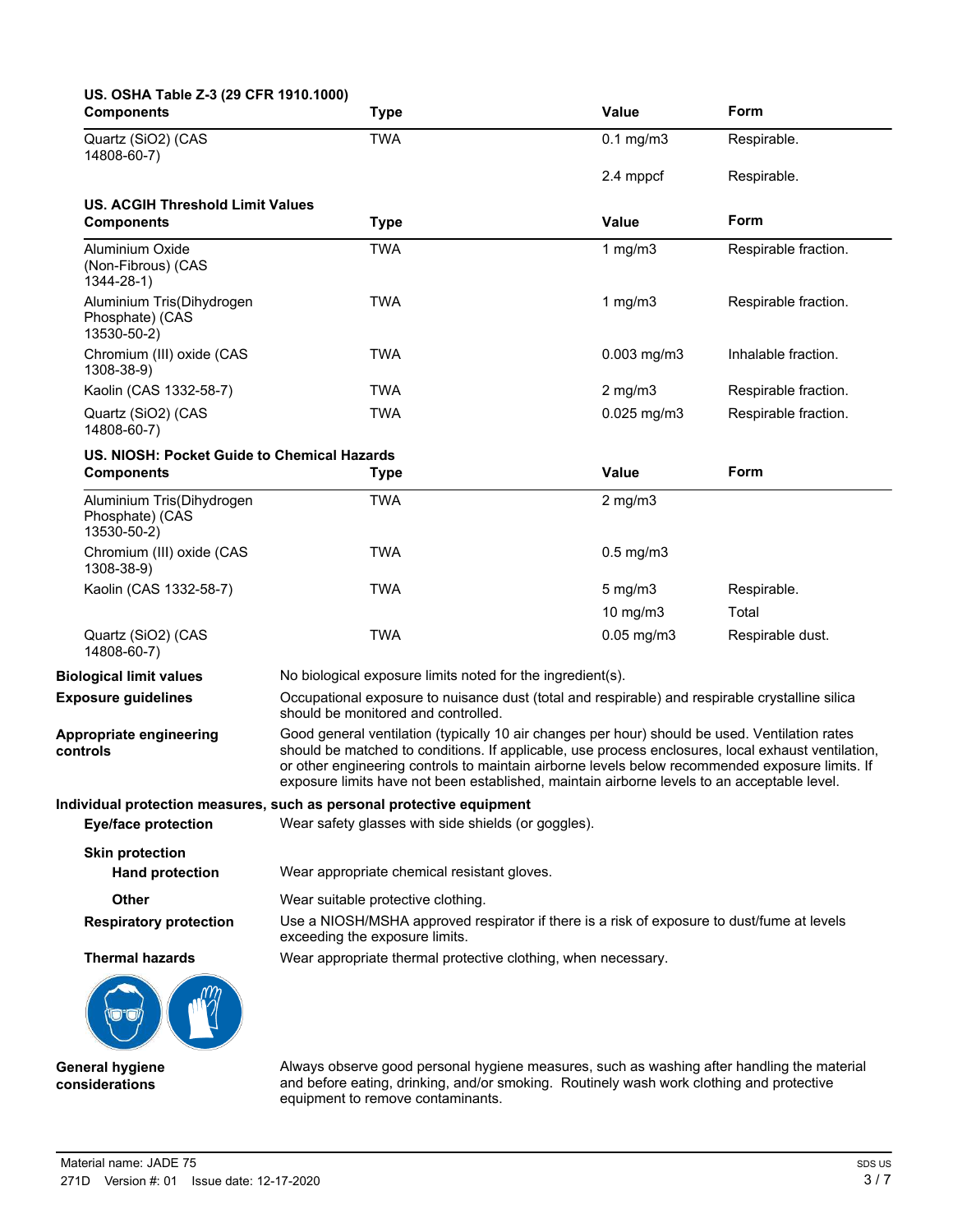# **9. Physical and chemical properties**

| Appearance                                        |                                                                                                                                                                                     |
|---------------------------------------------------|-------------------------------------------------------------------------------------------------------------------------------------------------------------------------------------|
| <b>Physical state</b>                             | Solid.                                                                                                                                                                              |
| Form                                              | Brick or Cast Shape Solid.                                                                                                                                                          |
| Color                                             | Not available.                                                                                                                                                                      |
| Odor                                              | Not available.                                                                                                                                                                      |
| <b>Odor threshold</b>                             | Not available.                                                                                                                                                                      |
| pH                                                | Not available.                                                                                                                                                                      |
| Melting point/freezing point                      | Not available.                                                                                                                                                                      |
| Initial boiling point and boiling<br>range        | Not available.                                                                                                                                                                      |
| <b>Flash point</b>                                | Not available.                                                                                                                                                                      |
| <b>Evaporation rate</b>                           | Not available.                                                                                                                                                                      |
| Flammability (solid, gas)                         | Not available.                                                                                                                                                                      |
| Upper/lower flammability or explosive limits      |                                                                                                                                                                                     |
| <b>Flammability limit - lower</b><br>(%)          | Not available.                                                                                                                                                                      |
| <b>Flammability limit - upper</b><br>(%)          | Not available.                                                                                                                                                                      |
| Explosive limit - lower (%)                       | Not available.                                                                                                                                                                      |
| Explosive limit - upper (%)                       | Not available.                                                                                                                                                                      |
| Vapor pressure                                    | Not available.                                                                                                                                                                      |
| Vapor density                                     | Not available.                                                                                                                                                                      |
| <b>Relative density</b>                           | Not available.                                                                                                                                                                      |
| Solubility(ies)                                   |                                                                                                                                                                                     |
| <b>Solubility (water)</b>                         | Not available.                                                                                                                                                                      |
| <b>Partition coefficient</b><br>(n-octanol/water) | Not available.                                                                                                                                                                      |
| <b>Auto-ignition temperature</b>                  | Not available.                                                                                                                                                                      |
| <b>Decomposition temperature</b>                  | Not available.                                                                                                                                                                      |
| <b>Viscosity</b>                                  | Not available.                                                                                                                                                                      |
| <b>Other information</b>                          |                                                                                                                                                                                     |
| <b>Explosive properties</b>                       | Not explosive.                                                                                                                                                                      |
| <b>Oxidizing properties</b>                       | Not oxidizing.                                                                                                                                                                      |
| 10. Stability and reactivity                      |                                                                                                                                                                                     |
| <b>Reactivity</b>                                 | The product is stable and non-reactive under normal conditions of use, storage and transport.                                                                                       |
| <b>Chemical stability</b>                         | Material is stable under normal conditions.                                                                                                                                         |
| <b>Possibility of hazardous</b><br>reactions      | Hazardous polymerization does not occur.                                                                                                                                            |
| <b>Conditions to avoid</b>                        | Contact with incompatible materials.                                                                                                                                                |
| Incompatible materials                            | Strong oxidizing agents.<br>Incompatibility is based strictly upon potential theoretical reactions between chemicals and may<br>not be specific to industrial application exposure. |
| <b>Hazardous decomposition</b><br>products        | No hazardous decomposition products are known.                                                                                                                                      |
| 11. Toxicological information                     |                                                                                                                                                                                     |
| Information on likely routes of exposure          |                                                                                                                                                                                     |

| <b>Inhalation</b>   | No adverse effects due to inhalation are expected.       |
|---------------------|----------------------------------------------------------|
| <b>Skin contact</b> | No adverse effects due to skin contact are expected.     |
| Eye contact         | Direct contact with eyes may cause temporary irritation. |
| Ingestion           | Expected to be a low ingestion hazard.                   |
|                     |                                                          |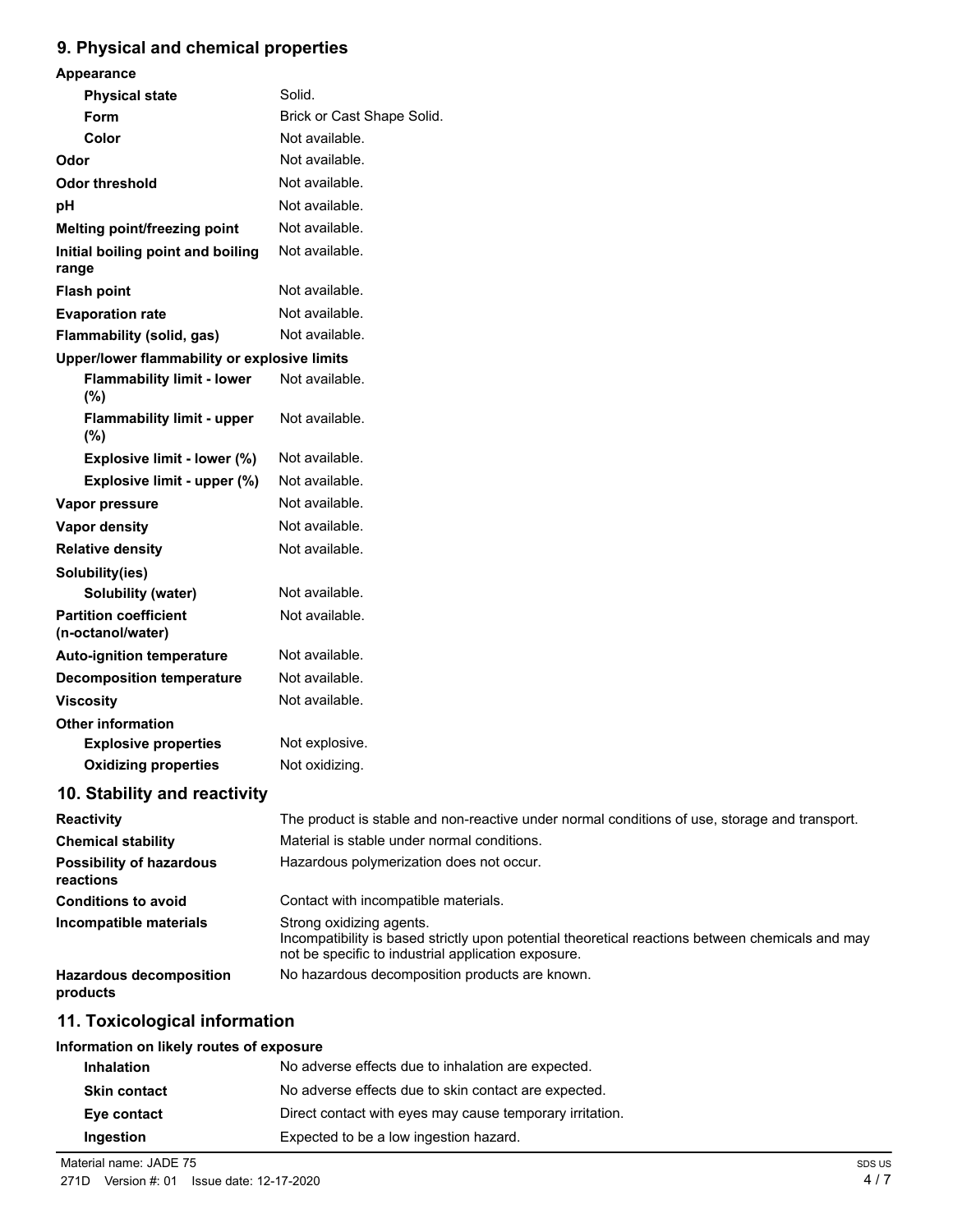| Symptoms related to the<br>physical, chemical and<br>toxicological characteristics | Direct contact with eyes may cause temporary irritation.                                                                                                                                                                                                                                                                                                                                                                                                                                                                                                                                                                                                                                                                                                                                                                                                                                                                                                                                                                                                                                                                                                                                                                                                                                                                                                                                                                                                                                                                                                                                                                           |                                                                                                                                                                                                       |  |  |
|------------------------------------------------------------------------------------|------------------------------------------------------------------------------------------------------------------------------------------------------------------------------------------------------------------------------------------------------------------------------------------------------------------------------------------------------------------------------------------------------------------------------------------------------------------------------------------------------------------------------------------------------------------------------------------------------------------------------------------------------------------------------------------------------------------------------------------------------------------------------------------------------------------------------------------------------------------------------------------------------------------------------------------------------------------------------------------------------------------------------------------------------------------------------------------------------------------------------------------------------------------------------------------------------------------------------------------------------------------------------------------------------------------------------------------------------------------------------------------------------------------------------------------------------------------------------------------------------------------------------------------------------------------------------------------------------------------------------------|-------------------------------------------------------------------------------------------------------------------------------------------------------------------------------------------------------|--|--|
|                                                                                    | Information on toxicological effects                                                                                                                                                                                                                                                                                                                                                                                                                                                                                                                                                                                                                                                                                                                                                                                                                                                                                                                                                                                                                                                                                                                                                                                                                                                                                                                                                                                                                                                                                                                                                                                               |                                                                                                                                                                                                       |  |  |
| <b>Acute toxicity</b>                                                              | Not available.                                                                                                                                                                                                                                                                                                                                                                                                                                                                                                                                                                                                                                                                                                                                                                                                                                                                                                                                                                                                                                                                                                                                                                                                                                                                                                                                                                                                                                                                                                                                                                                                                     |                                                                                                                                                                                                       |  |  |
| <b>Skin corrosion/irritation</b>                                                   | Prolonged skin contact may cause temporary irritation.                                                                                                                                                                                                                                                                                                                                                                                                                                                                                                                                                                                                                                                                                                                                                                                                                                                                                                                                                                                                                                                                                                                                                                                                                                                                                                                                                                                                                                                                                                                                                                             |                                                                                                                                                                                                       |  |  |
| Serious eye damage/eye<br>irritation                                               | Direct contact with eyes may cause temporary irritation.                                                                                                                                                                                                                                                                                                                                                                                                                                                                                                                                                                                                                                                                                                                                                                                                                                                                                                                                                                                                                                                                                                                                                                                                                                                                                                                                                                                                                                                                                                                                                                           |                                                                                                                                                                                                       |  |  |
| Respiratory or skin sensitization                                                  |                                                                                                                                                                                                                                                                                                                                                                                                                                                                                                                                                                                                                                                                                                                                                                                                                                                                                                                                                                                                                                                                                                                                                                                                                                                                                                                                                                                                                                                                                                                                                                                                                                    |                                                                                                                                                                                                       |  |  |
| <b>Respiratory sensitization</b>                                                   | Not a respiratory sensitizer.                                                                                                                                                                                                                                                                                                                                                                                                                                                                                                                                                                                                                                                                                                                                                                                                                                                                                                                                                                                                                                                                                                                                                                                                                                                                                                                                                                                                                                                                                                                                                                                                      |                                                                                                                                                                                                       |  |  |
| <b>Skin sensitization</b>                                                          | This product is not expected to cause skin sensitization.                                                                                                                                                                                                                                                                                                                                                                                                                                                                                                                                                                                                                                                                                                                                                                                                                                                                                                                                                                                                                                                                                                                                                                                                                                                                                                                                                                                                                                                                                                                                                                          |                                                                                                                                                                                                       |  |  |
| Germ cell mutagenicity                                                             | mutagenic or genotoxic.                                                                                                                                                                                                                                                                                                                                                                                                                                                                                                                                                                                                                                                                                                                                                                                                                                                                                                                                                                                                                                                                                                                                                                                                                                                                                                                                                                                                                                                                                                                                                                                                            | No data available to indicate product or any components present at greater than 0.1% are                                                                                                              |  |  |
| Carcinogenicity                                                                    | In 1997, IARC (the International Agency for Research on Cancer) concluded that crystalline silica<br>inhaled from occupational sources can cause lung cancer in humans. However in making the<br>overall evaluation, IARC noted that "carcinogenicity was not detected in all industrial<br>circumstances studied. Carcinogenicity may be dependent on inherent characteristics of the<br>crystalline silica or on external factors affecting its biological activity or distribution of its<br>polymorphs." (IARC Monographs on the evaluation of the carcinogenic risks of chemicals to<br>humans, Silica, silicates dust and organic fibres, 1997, Vol. 68, IARC, Lyon, France.) In June<br>2003, SCOEL (the EU Scientific Committee on Occupational Exposure Limits) concluded that the<br>main effect in humans of the inhalation of respirable crystalline silica dust is silicosis. "There is<br>sufficient information to conclude that the relative risk of lung cancer is increased in persons with<br>silicosis (and, apparently, not in employees without silicosis exposed to silica dust in quarries and<br>in the ceramic industry). Therefore, preventing the onset of silicosis will also reduce the cancer<br>risk" (SCOEL SUM Doc 94-final, June 2003) According to the current state of the art, worker<br>protection against silicosis can be consistently assured by respecting the existing regulatory<br>occupational exposure limits. Occupational exposure to respirable dust and respirable crystalline<br>silica should be monitored and controlled. Not classifiable as to carcinogenicity to humans. |                                                                                                                                                                                                       |  |  |
| IARC Monographs. Overall Evaluation of Carcinogenicity                             |                                                                                                                                                                                                                                                                                                                                                                                                                                                                                                                                                                                                                                                                                                                                                                                                                                                                                                                                                                                                                                                                                                                                                                                                                                                                                                                                                                                                                                                                                                                                                                                                                                    |                                                                                                                                                                                                       |  |  |
| Chromium (III) oxide (CAS 1308-38-9)<br>Quartz (SiO2) (CAS 14808-60-7)             | OSHA Specifically Regulated Substances (29 CFR 1910.1001-1052)                                                                                                                                                                                                                                                                                                                                                                                                                                                                                                                                                                                                                                                                                                                                                                                                                                                                                                                                                                                                                                                                                                                                                                                                                                                                                                                                                                                                                                                                                                                                                                     | 3 Not classifiable as to carcinogenicity to humans.<br>1 Carcinogenic to humans.                                                                                                                      |  |  |
| Quartz (SiO2) (CAS 14808-60-7)                                                     |                                                                                                                                                                                                                                                                                                                                                                                                                                                                                                                                                                                                                                                                                                                                                                                                                                                                                                                                                                                                                                                                                                                                                                                                                                                                                                                                                                                                                                                                                                                                                                                                                                    | Cancer                                                                                                                                                                                                |  |  |
|                                                                                    | US. National Toxicology Program (NTP) Report on Carcinogens                                                                                                                                                                                                                                                                                                                                                                                                                                                                                                                                                                                                                                                                                                                                                                                                                                                                                                                                                                                                                                                                                                                                                                                                                                                                                                                                                                                                                                                                                                                                                                        |                                                                                                                                                                                                       |  |  |
| Quartz (SiO2) (CAS 14808-60-7)                                                     |                                                                                                                                                                                                                                                                                                                                                                                                                                                                                                                                                                                                                                                                                                                                                                                                                                                                                                                                                                                                                                                                                                                                                                                                                                                                                                                                                                                                                                                                                                                                                                                                                                    | Known To Be Human Carcinogen.                                                                                                                                                                         |  |  |
| <b>Reproductive toxicity</b>                                                       |                                                                                                                                                                                                                                                                                                                                                                                                                                                                                                                                                                                                                                                                                                                                                                                                                                                                                                                                                                                                                                                                                                                                                                                                                                                                                                                                                                                                                                                                                                                                                                                                                                    | This product is not expected to cause reproductive or developmental effects.                                                                                                                          |  |  |
| Developmental effects                                                              |                                                                                                                                                                                                                                                                                                                                                                                                                                                                                                                                                                                                                                                                                                                                                                                                                                                                                                                                                                                                                                                                                                                                                                                                                                                                                                                                                                                                                                                                                                                                                                                                                                    |                                                                                                                                                                                                       |  |  |
| Quartz (SiO2)                                                                      |                                                                                                                                                                                                                                                                                                                                                                                                                                                                                                                                                                                                                                                                                                                                                                                                                                                                                                                                                                                                                                                                                                                                                                                                                                                                                                                                                                                                                                                                                                                                                                                                                                    | 0                                                                                                                                                                                                     |  |  |
| Developmental effects - EU category                                                |                                                                                                                                                                                                                                                                                                                                                                                                                                                                                                                                                                                                                                                                                                                                                                                                                                                                                                                                                                                                                                                                                                                                                                                                                                                                                                                                                                                                                                                                                                                                                                                                                                    |                                                                                                                                                                                                       |  |  |
| Quartz (SiO2)<br>Embryotoxicity                                                    |                                                                                                                                                                                                                                                                                                                                                                                                                                                                                                                                                                                                                                                                                                                                                                                                                                                                                                                                                                                                                                                                                                                                                                                                                                                                                                                                                                                                                                                                                                                                                                                                                                    | 0                                                                                                                                                                                                     |  |  |
| Quartz (SiO2)<br><b>Reproductivity</b>                                             |                                                                                                                                                                                                                                                                                                                                                                                                                                                                                                                                                                                                                                                                                                                                                                                                                                                                                                                                                                                                                                                                                                                                                                                                                                                                                                                                                                                                                                                                                                                                                                                                                                    | 0                                                                                                                                                                                                     |  |  |
| Quartz (SiO2)                                                                      |                                                                                                                                                                                                                                                                                                                                                                                                                                                                                                                                                                                                                                                                                                                                                                                                                                                                                                                                                                                                                                                                                                                                                                                                                                                                                                                                                                                                                                                                                                                                                                                                                                    | 0                                                                                                                                                                                                     |  |  |
| Specific target organ toxicity -<br>single exposure                                | Not classified.                                                                                                                                                                                                                                                                                                                                                                                                                                                                                                                                                                                                                                                                                                                                                                                                                                                                                                                                                                                                                                                                                                                                                                                                                                                                                                                                                                                                                                                                                                                                                                                                                    |                                                                                                                                                                                                       |  |  |
| Specific target organ toxicity -<br>repeated exposure                              | Not classified.                                                                                                                                                                                                                                                                                                                                                                                                                                                                                                                                                                                                                                                                                                                                                                                                                                                                                                                                                                                                                                                                                                                                                                                                                                                                                                                                                                                                                                                                                                                                                                                                                    |                                                                                                                                                                                                       |  |  |
| <b>Aspiration hazard</b>                                                           | Not an aspiration hazard.                                                                                                                                                                                                                                                                                                                                                                                                                                                                                                                                                                                                                                                                                                                                                                                                                                                                                                                                                                                                                                                                                                                                                                                                                                                                                                                                                                                                                                                                                                                                                                                                          |                                                                                                                                                                                                       |  |  |
| 12. Ecological information                                                         |                                                                                                                                                                                                                                                                                                                                                                                                                                                                                                                                                                                                                                                                                                                                                                                                                                                                                                                                                                                                                                                                                                                                                                                                                                                                                                                                                                                                                                                                                                                                                                                                                                    |                                                                                                                                                                                                       |  |  |
| <b>Ecotoxicity</b>                                                                 |                                                                                                                                                                                                                                                                                                                                                                                                                                                                                                                                                                                                                                                                                                                                                                                                                                                                                                                                                                                                                                                                                                                                                                                                                                                                                                                                                                                                                                                                                                                                                                                                                                    | The product is not classified as environmentally hazardous. However, this does not exclude the<br>possibility that large or frequent spills can have a harmful or damaging effect on the environment. |  |  |
| <b>Persistence and degradability</b>                                               |                                                                                                                                                                                                                                                                                                                                                                                                                                                                                                                                                                                                                                                                                                                                                                                                                                                                                                                                                                                                                                                                                                                                                                                                                                                                                                                                                                                                                                                                                                                                                                                                                                    | No data is available on the degradability of any ingredients in the mixture.                                                                                                                          |  |  |
| <b>Bioaccumulative potential</b>                                                   | No data available.                                                                                                                                                                                                                                                                                                                                                                                                                                                                                                                                                                                                                                                                                                                                                                                                                                                                                                                                                                                                                                                                                                                                                                                                                                                                                                                                                                                                                                                                                                                                                                                                                 |                                                                                                                                                                                                       |  |  |
| <b>Mobility in soil</b>                                                            | No data available.                                                                                                                                                                                                                                                                                                                                                                                                                                                                                                                                                                                                                                                                                                                                                                                                                                                                                                                                                                                                                                                                                                                                                                                                                                                                                                                                                                                                                                                                                                                                                                                                                 |                                                                                                                                                                                                       |  |  |
| Other adverse effects                                                              |                                                                                                                                                                                                                                                                                                                                                                                                                                                                                                                                                                                                                                                                                                                                                                                                                                                                                                                                                                                                                                                                                                                                                                                                                                                                                                                                                                                                                                                                                                                                                                                                                                    | No other adverse environmental effects (e.g. ozone depletion, photochemical ozone creation<br>potential, endocrine disruption, global warming potential) are expected from this component.            |  |  |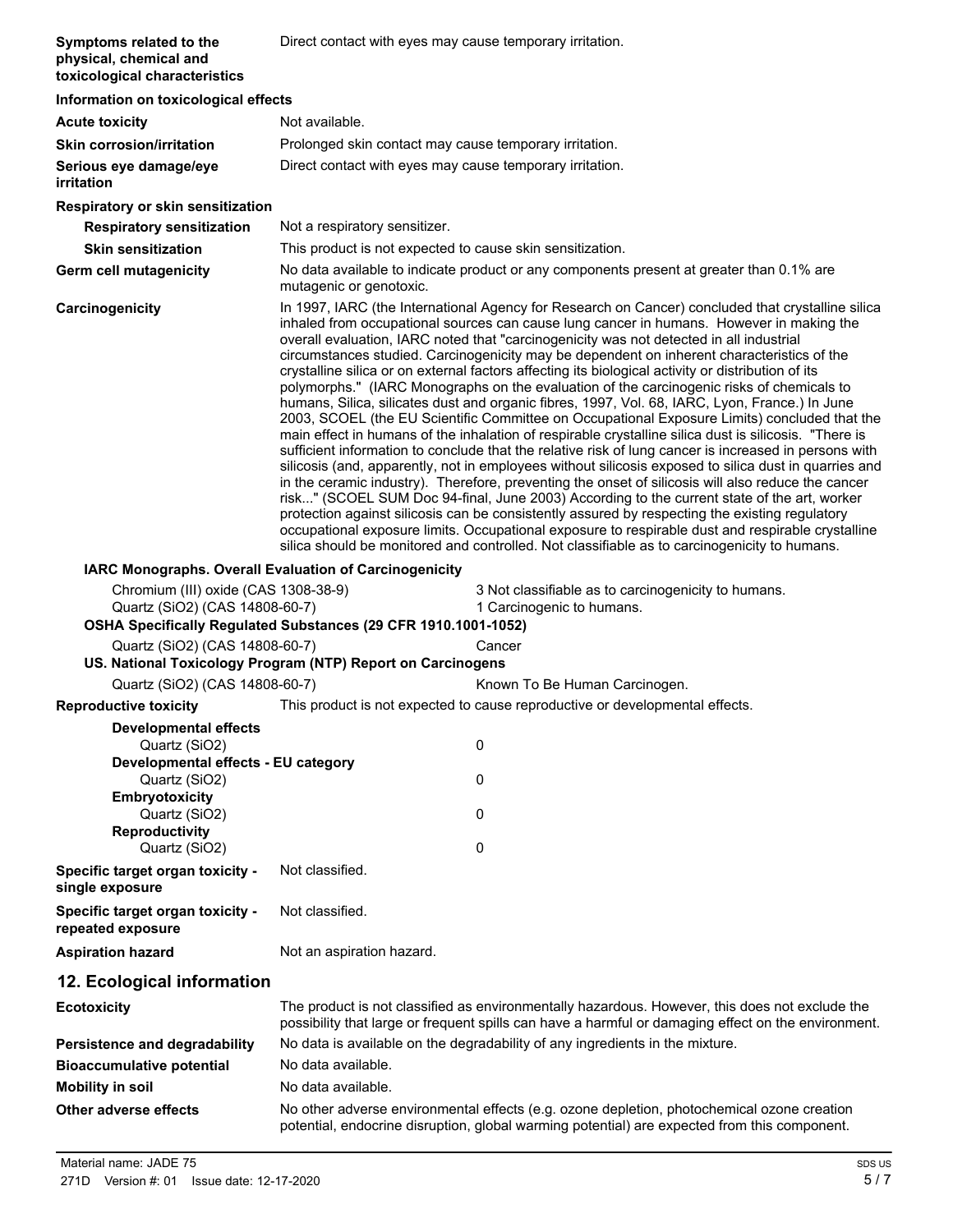# **13. Disposal considerations**

| <b>Disposal instructions</b>             | This product, in its present state, when discarded or disposed of, is not a hazardous waste<br>according to Federal regulations (40 CFR 261.4 (b)(4)). Under RCRA, it is the responsibility of the<br>user of the product to determine, at the time of disposal, whether the product meets RCRA criteria<br>for hazardous waste.                                                                                                                                                                                                                                           |
|------------------------------------------|----------------------------------------------------------------------------------------------------------------------------------------------------------------------------------------------------------------------------------------------------------------------------------------------------------------------------------------------------------------------------------------------------------------------------------------------------------------------------------------------------------------------------------------------------------------------------|
| Hazardous waste code                     | Since this product is used in several industries, no Waste Code can be provided by the supplier.<br>The Waste Code should be determined in arrangement with your waste disposal partner or the<br>responsible authority.                                                                                                                                                                                                                                                                                                                                                   |
| Waste from residues / unused<br>products | As sold, this product is not RCRA hazardous. Final used condition must be evaluated prior to<br>disposal. Dispose of waste product in accordance with Federal, State and Local regulations. The<br>chrome compounds (Cr III) in this product may be altered to a hexavalent compound (Cr VI) under<br>certain use conditions, such as exposure to alkali salts and/or high temperatures. Proper waste<br>testing (such as TCLP)must be done to determine the waste status of used product. Reuse and<br>recycling of chrome Refractories is recommended whenever possible. |
| <b>Contaminated packaging</b>            | Not available.                                                                                                                                                                                                                                                                                                                                                                                                                                                                                                                                                             |

# **14. Transport information**

#### **DOT**

Not regulated as dangerous goods.

#### **IATA**

Not regulated as dangerous goods.

#### **IMDG**

Not regulated as dangerous goods.

#### **Transport in bulk according to** Not applicable. **Annex II of MARPOL 73/78 and the IBC Code**

# **15. Regulatory information**

**US federal regulations**

This product is not known to be a "Hazardous Chemical" as defined by the OSHA Hazard Communication Standard, 29 CFR 1910.1200. All chemical substances in this product are listed on the TSCA chemical substance inventory where required.

## **TSCA Section 12(b) Export Notification (40 CFR 707, Subpt. D)**

Not regulated.

#### **CERCLA Hazardous Substance List (40 CFR 302.4)**

Not listed.

#### **SARA 304 Emergency release notification**

Not regulated.

#### **OSHA Specifically Regulated Substances (29 CFR 1910.1001-1052)**

Quartz (SiO2) (CAS 14808-60-7) Cancer

lung effects immune system effects kidney effects

#### **Superfund Amendments and Reauthorization Act of 1986 (SARA)**

#### **SARA 302 Extremely hazardous substance**

Not listed.

**SARA 311/312 Hazardous** No (Exempt) **chemical**

# **SARA 313 (TRI reporting)**

| <b>Chemical name</b>          | <b>CAS number</b> | % by wt.  |  |
|-------------------------------|-------------------|-----------|--|
| Aluminium Oxide (Non-Fibrous) | 1344-28-1         | $20 - 40$ |  |
| Chromium (III) oxide          | 1308-38-9         | 70 - 90   |  |

#### **Other federal regulations**

#### **Clean Air Act (CAA) Section 112 Hazardous Air Pollutants (HAPs) List**

Chromium (III) oxide (CAS 1308-38-9)

**Clean Air Act (CAA) Section 112(r) Accidental Release Prevention (40 CFR 68.130)**

Not regulated.

#### **Safe Drinking Water Act** Not regulated. **(SDWA)**